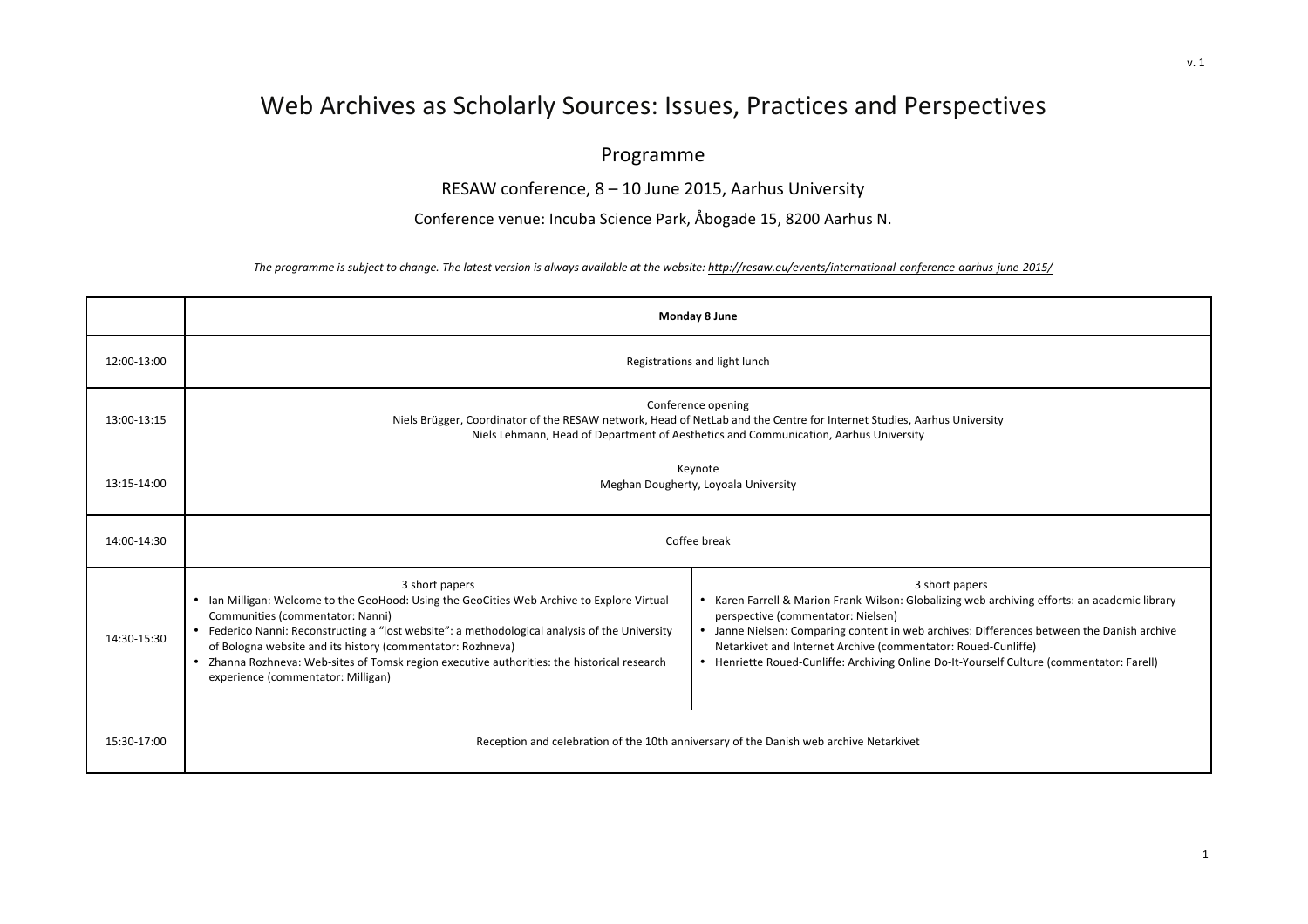v. 1

|             | Tuesday 9 June                                                                                                                                                                                                                                                                                                                                                                                                                                                                                           |                                                                                                                                                                                                                                                               |                                                                                                                |
|-------------|----------------------------------------------------------------------------------------------------------------------------------------------------------------------------------------------------------------------------------------------------------------------------------------------------------------------------------------------------------------------------------------------------------------------------------------------------------------------------------------------------------|---------------------------------------------------------------------------------------------------------------------------------------------------------------------------------------------------------------------------------------------------------------|----------------------------------------------------------------------------------------------------------------|
| 9:00-9:45   | Keynote<br>Ditte Laursen, State and University Library<br>Per Møldrup-Dalum, State and University Library                                                                                                                                                                                                                                                                                                                                                                                                |                                                                                                                                                                                                                                                               |                                                                                                                |
| 9:45-10:45  | Panel<br>Systems, syntax and snippets: accounting for software in web history<br>Kevin Driscoll: Shaping the social web: Recovering the contributions of bulletin board system operators (commentator: Stevenson)<br>Michael Stevenson: Perl and the web that was (commentator: Helmond)<br>Anne Helmond: Digging into the software interfaces of the social web: APIs as tools to reconstruct missing social media content in archived websites (commentator: Driscoll)<br>Chair: Megan Sapnar Ankerson |                                                                                                                                                                                                                                                               |                                                                                                                |
| 10:45-11:15 | Coffee break                                                                                                                                                                                                                                                                                                                                                                                                                                                                                             |                                                                                                                                                                                                                                                               |                                                                                                                |
| 11:15-12:15 | Panel<br>Between medium and archive: researching YouTube as a popular Archive<br>Rik Smit: Structuring Mediated Memories: YouTube's sociotechnical practices and the Syrian War (commentator: Aasman)<br>Henrik Smith-Sivertsen: ESC 2014 Online - Winning through YouTube (commentator: Smit)<br>Susan Aasman: YouTube as archive - archiving YouTube (commentator: Smith-Sivertsen)<br>Chair: Michael Stevenson                                                                                        |                                                                                                                                                                                                                                                               |                                                                                                                |
| 12:15-12:45 | 1 long paper<br>• Katrin Weller: Challenges in Archiving Social Media Data for<br>Research: the Case of Twitter (commentator: Smith-<br>Sivertsen)                                                                                                                                                                                                                                                                                                                                                       | 1 long paper<br>• Josh Cowls, Ralph Schroeder & Eric Meyer: Untangling the<br>Archived Web for Humanities Research (commentator:<br>Severo)                                                                                                                   |                                                                                                                |
| 12:45-13:45 | Lunch                                                                                                                                                                                                                                                                                                                                                                                                                                                                                                    |                                                                                                                                                                                                                                                               |                                                                                                                |
| 13:45-14:15 | 1 long paper<br>• Henrik Smith-Sivertsen & Niels Brügger: The web archive as<br>historical source (commentator: Weller)                                                                                                                                                                                                                                                                                                                                                                                  | 1 long paper<br>• Marta Severo, Laurent Beauguitte & Claude Grasland:<br>Archiving news on the Web through RSS flows. A new tool<br>for studying international events (commentator: Meyer)                                                                    | Workshop<br>• Jefferson Bailey & Vinay Goel: Elements, Graphs, and<br>Entities: Analyzing Web Archive Datasets |
| 14:15-15:15 | 2 long papers<br>• Anat Ben-David: What Does the Web Remember of its<br>Deleted Past? An Archival Reconstruction of the Former<br>Yugoslav Internet (commentator: Winters)<br>• Jane Winters: Negotiating the archive(s) of UK web space<br>(commentator: Ben-David)                                                                                                                                                                                                                                     | 2 long papers<br>• Camille Paloque-Berges: The role of the 1990's Web in the<br>making of the "critical Internet user" (commentator: Fryer)<br>• Christopher Fryer: Establishing Use Cases for the UK<br>Parliament Web Archive (commentator: Paloque-Berges) |                                                                                                                |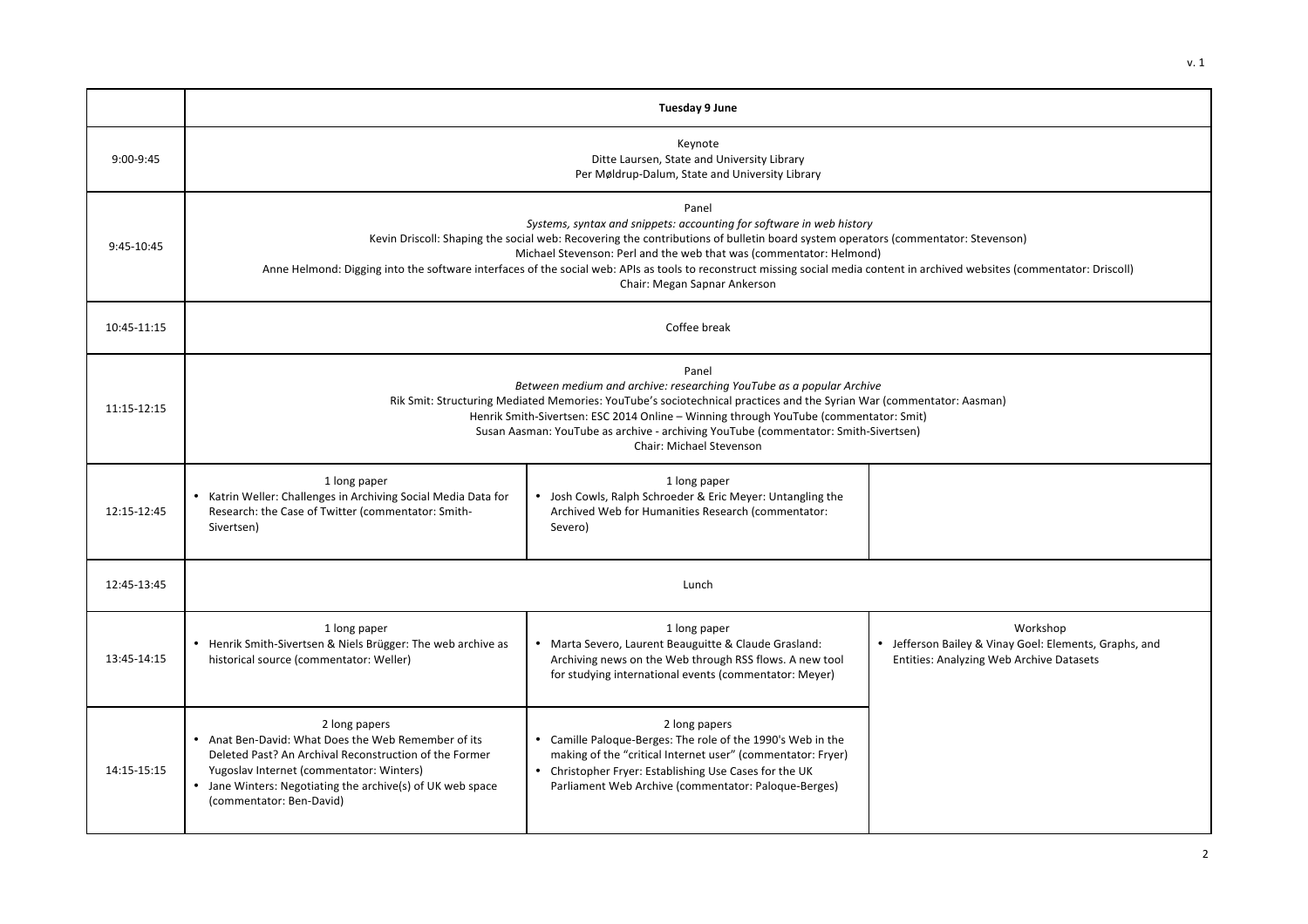| 15:15-15:45 | Coffee break                                                                                                                                                                                                                                                      |  |
|-------------|-------------------------------------------------------------------------------------------------------------------------------------------------------------------------------------------------------------------------------------------------------------------|--|
| 15:45-16:35 | 1 long paper and 1 short paper<br>Sophie Gebeil: A history of North African immigration memories in the 2000s through French web archives (commentator:<br>٠<br>Hockx-Yu)<br>Helen Hockx-Yu: The Unknown Aspects of Web Archives (commentator: Frank-Wilson)<br>٠ |  |
| 16:35-17:00 | No activities (besides workshop)                                                                                                                                                                                                                                  |  |
| 17:00-18:30 | No activities                                                                                                                                                                                                                                                     |  |
| 18:30-21:30 | Conference dinner at restaurant Sechzehn, Europaplads 16, DK-8000 Aarhus                                                                                                                                                                                          |  |

|             | Wednesday 10 June                                                                                                                                                                                                                                                                                                                                                                                                                                                    |                                                                                                                                                                                                                                                                                                                                                                                                                                                                                    |  |
|-------------|----------------------------------------------------------------------------------------------------------------------------------------------------------------------------------------------------------------------------------------------------------------------------------------------------------------------------------------------------------------------------------------------------------------------------------------------------------------------|------------------------------------------------------------------------------------------------------------------------------------------------------------------------------------------------------------------------------------------------------------------------------------------------------------------------------------------------------------------------------------------------------------------------------------------------------------------------------------|--|
| 9:45-10:45  | 3 short papers<br>• Adrien Barbaresi: Challenges in the linguistic exploitation of specialized republishable web<br>corpora (commentator: Hougaard)<br>• Tina Thode Hougaard: The Evolution of Language in Interaction in Social Media<br>(commentator: Castex)<br>• Lucien Castex & Fanny Georges: Format and modalities of online memorials for Word War I<br>(commentator: Barbaresi)                                                                             | 3 short papers<br>• Megan Sapnar Ankerson: Web History as Time Travel: Digital Nostalgia & Collaborative Filtering<br>in Public Engagement with the Internet Archive's WayBack Machine (commentator: Hare)<br>Camille Paloque-Berges: Multi-layered archives: how the past of the Internet becomes present<br>again on the Web (commentator: Weber)<br>• Matthias Weber: A view on reduction. Why webarchiving needs to be focused to become<br>common use (commentator: Ankerson) |  |
| 10:45-11:15 | Coffee break                                                                                                                                                                                                                                                                                                                                                                                                                                                         |                                                                                                                                                                                                                                                                                                                                                                                                                                                                                    |  |
| 11:15-12:15 | Panel<br>Research Explorations of the UK Domain Data Archive<br>Richard Deswarte: The Experience of researching Euroscepticism using the Big Data Domain (commentator: Aust)<br>Rowan Aust: Online reactions to institutional crises: BBC Online and the aftermath of Jimmy Savile (commentator: Millward)<br>Gareth Millward: Naïve researchers do bad history - lessons from failure with the UK web archive (commentator: Deswarte)<br><b>Chair: Jane Winters</b> |                                                                                                                                                                                                                                                                                                                                                                                                                                                                                    |  |